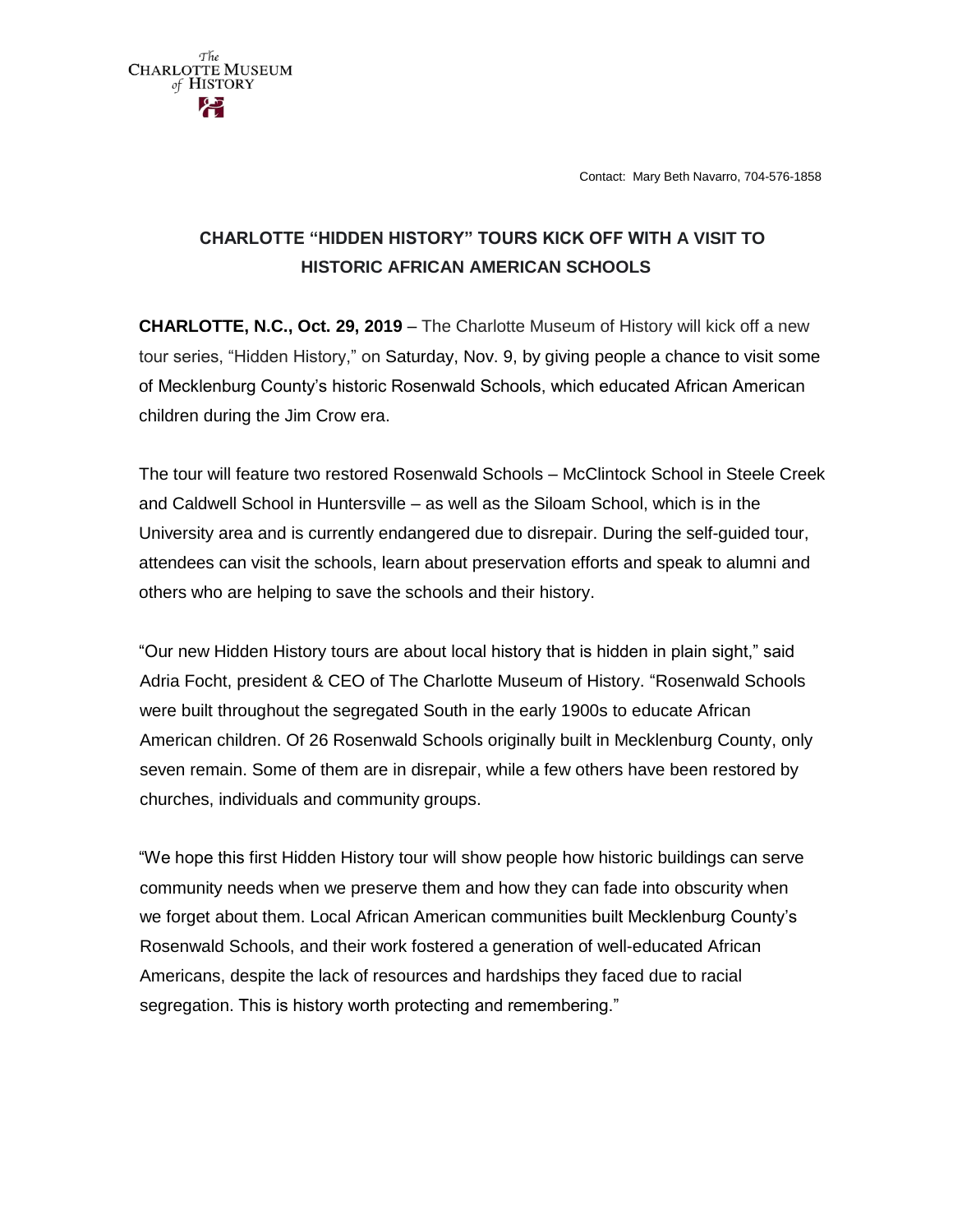

The museum is spearheading [the Save Siloam School Project,](http://charlottemuseum.org/siloam/) an ongoing community effort to restore the historic Rosenwald-era Siloam School and open it to the public on the museum's east Charlotte campus. The restored building will serve as an educational space for programming and exhibits that foster dialogue about racial cooperation and reconciliation. The museum plans to offer tours of the building and make it available as a community resource.

This event is made possible in part by a generous sponsorship from Walmart.

## **HOW TO GO**

The self-guided tour takes place from 10 a.m.-2 p.m. on Saturday, Nov. 9. Tickets are \$15 at [charlottemuseum.org/events.](http://charlottemuseum.org/tc-events/hidden-history-mecklenburgs-rosenwald-schools/) All proceeds go to the Save Siloam School Project. This event is rain or shine.

## **About Rosenwald Schools**

In the early  $20<sup>th</sup>$  century, educator Dr. Booker T. Washington conceived of a program to build high-quality, free schools for African American children throughout the segregated rural South. He enlisted the aid of Julius Rosenwald, president of Sears, Roebuck and Co., to finance the effort, and on Oct. 30, 1917, they created the Julius Rosenwald Fund. The program offered matching funds and architectural plans to communities that wanted to build schools for black students. The partnership produced more than 5,000 schools in the South in the early 1900s – 813 of them in North Carolina. By 1928, one-third of the South's rural African American school children and teachers were served by Rosenwald Schools.

## **How to Support the Save Siloam School Effort**

People can support the Save Siloam School Project by making a tax-deductible donation at [charlottemuseum.org/siloam](http://charlottemuseum.org/siloam/) or by sending a check to The Charlotte Museum of History at 3500 Shamrock Drive, Charlotte, NC, 28215. Write "Save Siloam School" in the memo line. Call [704-568-1774](tel:%28704%29%20568-1774) or email [info@charlottemuseum.org](mailto:info@charlottemuseum.org) for more information.